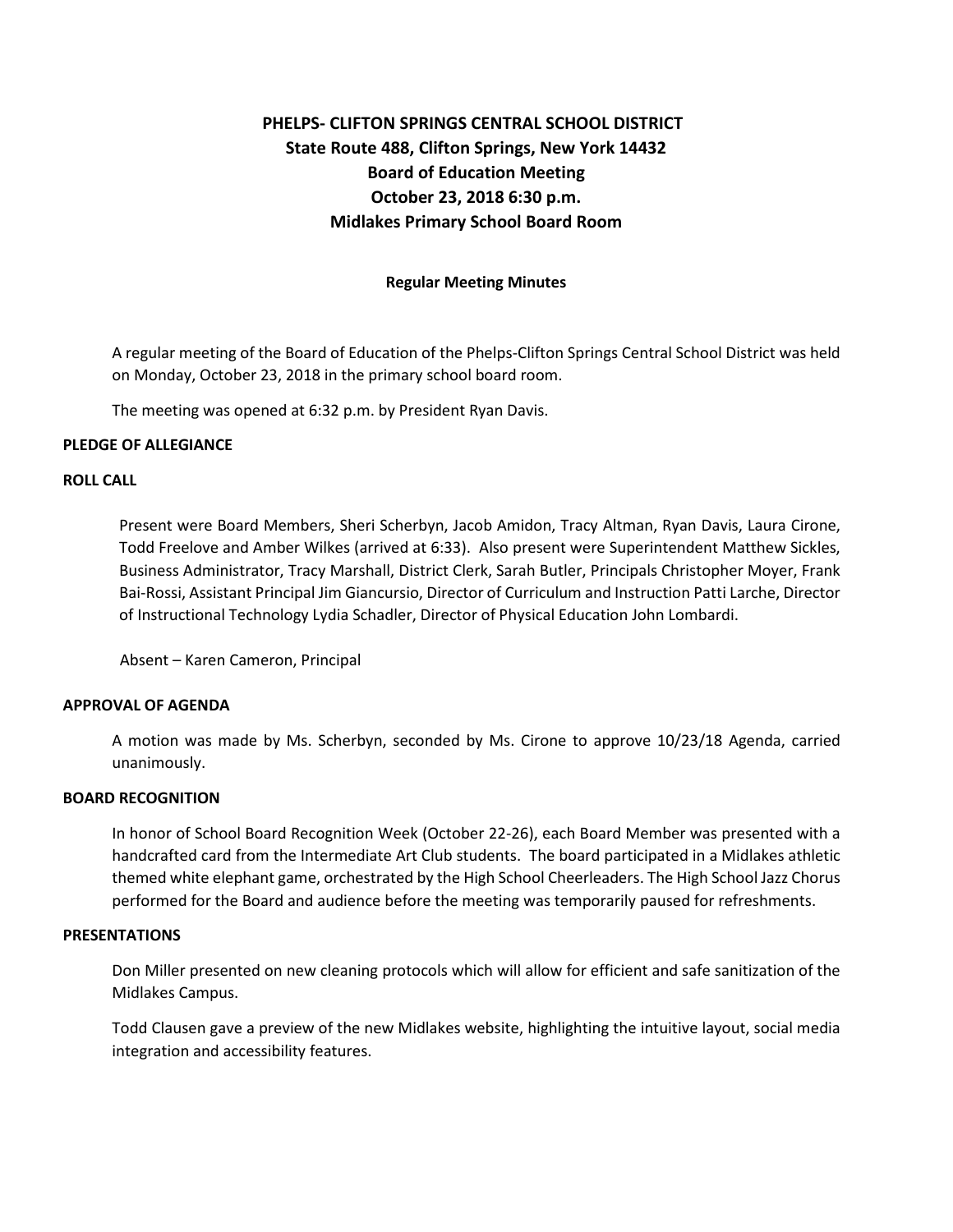Patti Larche and Lydia Schadler presented on the progress and accomplishments of the EAGLE Project; a research team comprised of various administrators, K-8 and special education teachers, who are dedicated to improving Midlakes 3-8 ELA scores.

# **CONSENT AGENDA ITEMS**

 A motion was made by Ms. Cirone, seconded by Mr. Amidon to approve the following consent agenda items, carried unanimously.

- Approval of Treasurer Reports for Middle School Extra Classroom Activities for September 2018
- 2018 • Approval of Treasurer Reports for High School Extra Classroom Activities for September
- Approval of Board of Education Regular Meeting Minutes of October 1, 2018
- Approval of Committee on Special Education Meeting Minutes

# **REPORTS**

Ms. Cirone and Ms. Altman, board representatives of the Audit Committee, reported the reserves are well and in line with other districts.

 Superintendent Sickles reported the facilities committee recently met with Edge Architecture and are working on an updated building survey.

Academic Leave Committee report was tabled and will be reported on next meeting.

Ms. Scherbyn, Board Representative for the Four Board County School Boards Association, attended the General Membership Meeting which had a strong focus on safety.

 Superintendent Sickles reported on the Smart Schools Bond Act, extensive policy updates aided by the District's Attorney and shared that surrounding districts are interested in visiting our one-room school house.

# **BOARD DISCUSSION ITEMS**

 Ms. Marshall gave the board an overview of the 2018-2019 Draft Budget Calendar, highlighting changes from last year's timeline along with significant deadlines.

Ms. Altman presented the Board Goals for the 2018-2019 school year.

#### **OLD BUSINESS**

The board reviewed and confirmed the dates and times for the Building/Department Meetings with Board of Education Members.

# **NEW BUSINESS**

 A motion was made by Ms. Scherbyn, seconded by Ms. Altman to approve the New Business items, carried unanimously.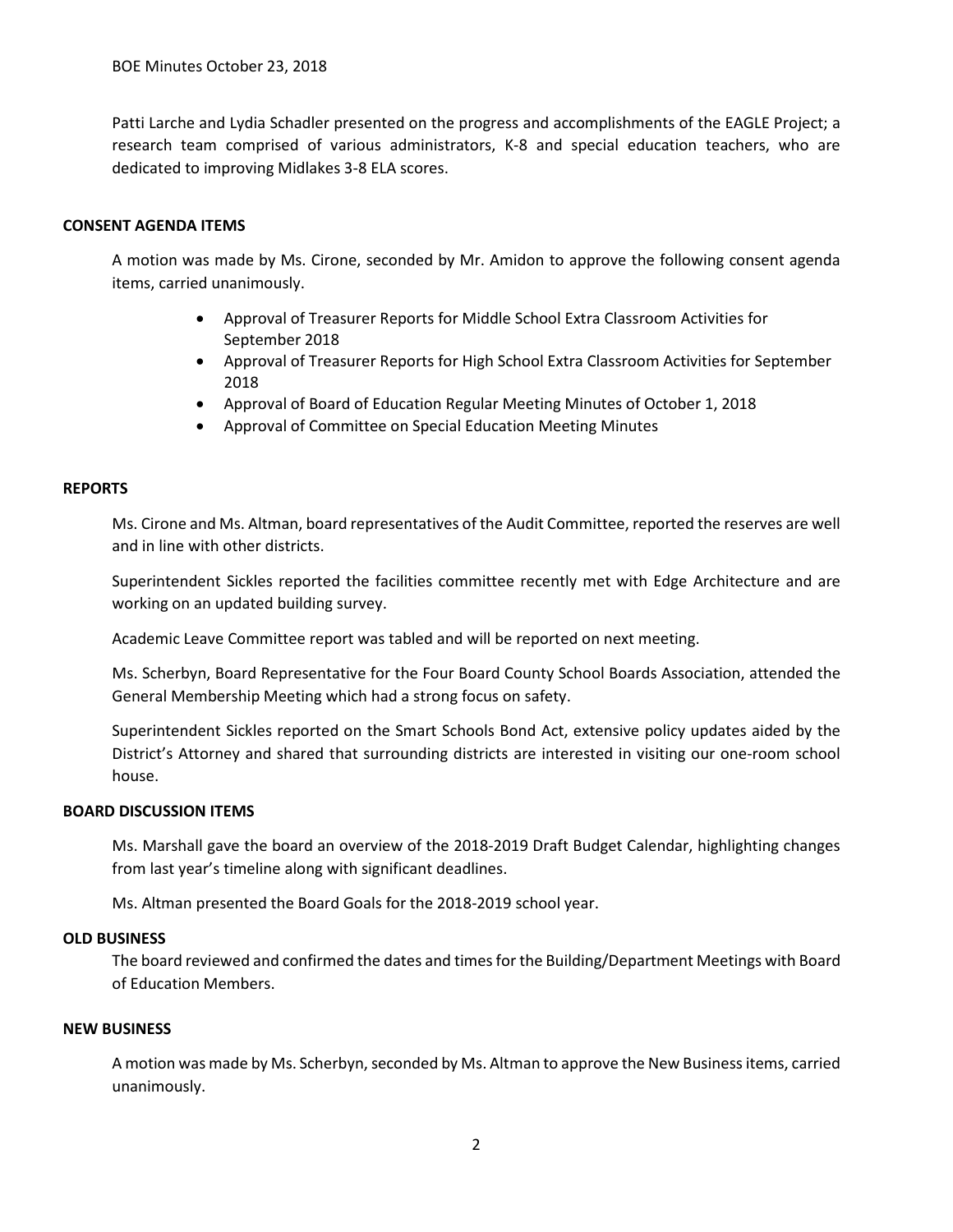- Approval of the creation of (2) 1.0 FTE Laborer positions, effective October 23, 2018.
- Approval to abolish 1.0 FTE Custodian position, effective November 9, 2018.
- • Approval of a contract with National Fuel Resources, Inc. from October 3, 2018 to September 30, 2019.
- Approval of an agreement with Hillside Children's Center for the 2018-2019 IDEA Section 611 Funds.
- • Approval of the Shawn Middlebrook Music Memorial Scholarship, \$500 to be awarded yearly to an aspiring musician graduate to help fulfil their musical dreams and further their music education.
- • Approval to set the standard workday for Substitute Food Service Helper to 3.50 hours for the 2018-2019 school year.
- Approval of a contract with  $1<sup>st</sup>$  Choice Education Tours Ltd. for the Middle School Spanish Trip to New York City, April 25-27, 2019.
- • Approval of a contract with Edge Architecture, PLLC for Architectural and Engineering services. Compensation will be as outlined in the agreement.
- Association dated October 22, 2018. • Approval of the Memorandum of Agreement with the Phelps -Clifton Springs Faculty

# **PERSONNEL ITEMS**

 Upon the recommendation of Superintendent Sickles, a motion to approve following personnel items was made by Ms. Cirone, seconded by Ms. Altman, and carried unanimously:

- • Appointment of Michelle Robinette as Director of Curriculum and Instruction in the December 3, 2018 to December 2, 2022. tenure area of Administrator, Step 22 of Administrators Association Contract, \$97,469 (pro-rated), effective December 3, 2018; with a 4-year probationary period from
- on Mondays and Tuesdays at a rate of \$33.01 per hour, effective October 22, 2018. • Appointment of Carol Griffin and Donna Aceto as MIS After School Program for Grade 2
- • Appointment of Christine Williams and Mareasa Seversen as MIS After School Program, each to work on alternating Mondays and Tuesdays at a rate of \$33.01 per hour, effective October 22, 2018.
- on Mondays and Tuesdays at a rate of \$33.01 per hour, effective October 22, 2018. • Appointment of Kelly Mayer and JaLynne Smith as MIS After School Program for Grade 3
- • Appointment of Ashlee Upchurch as MIS After School Program for Grade 4 on Mondays and Tuesdays at a rate of \$33.01 per hour, effective October 22, 2018.
- Mondays and Tuesdays at a rate of \$33.01 per hour, effective October 22, 2018. • Appointment of Megan Craver as MIS After School Program for Grades 5 and 6 on
- • Appointment of Barb Doeblin and Tracy Sheppard as substitutes for the MIS After School Program, effective October 22, 2018.
- • Appointment of Kea Smith as Lifeguard at a rate of \$11.10 per hour, retroactive to October 11, 2018.
- Appointment of Jennifer Fitzwater as Substitute Cleaner at a rate of \$10.40 per hour, effective October 23, 2018
- Approval of Doug Allard as Mentor for Jonathan Mangram for the 2018-2019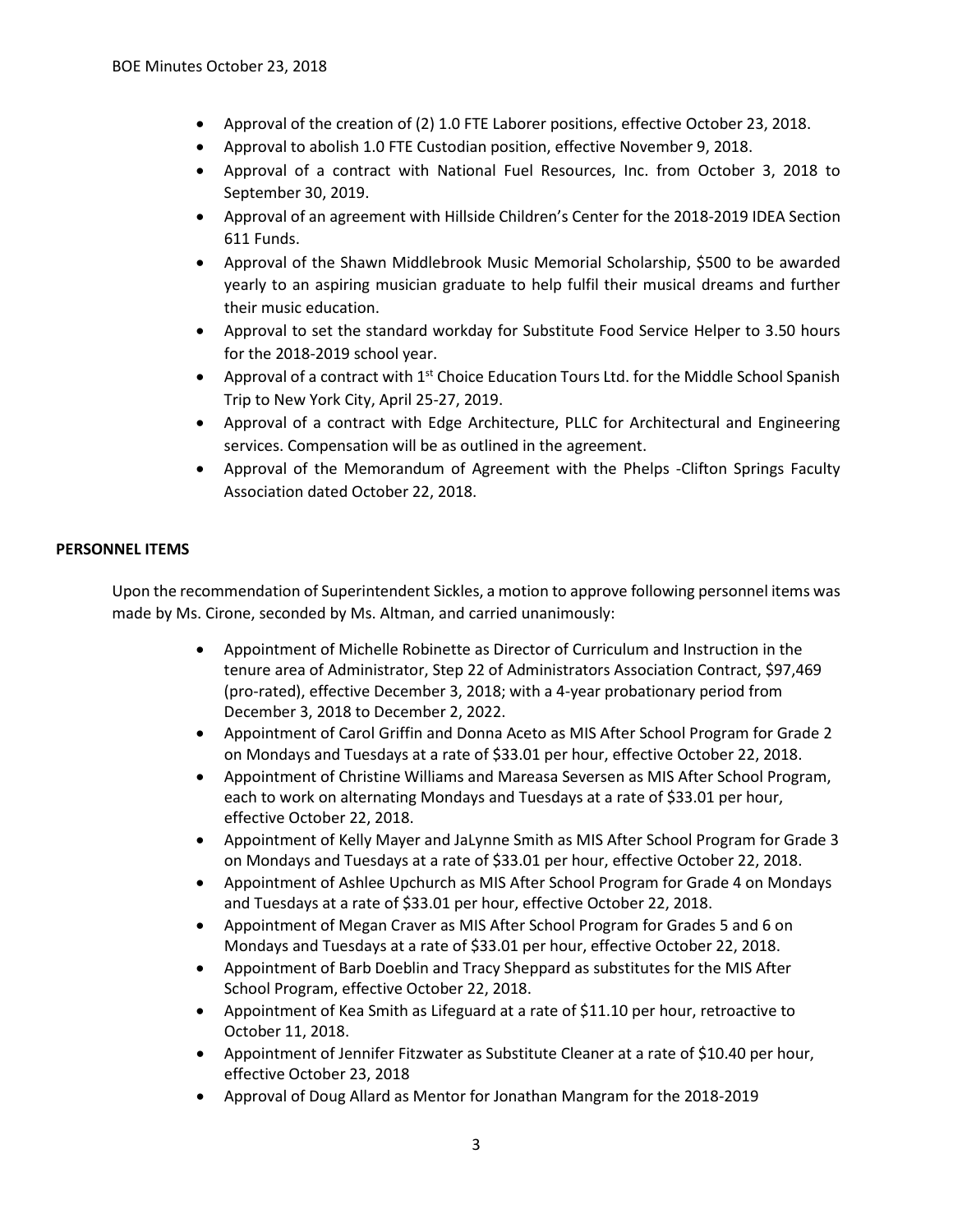school year, 45 hours (\$600.00).

- Approval of Julie Bellomo as Mentor for Rebecca Hall for the 2018-2019 school year, 45 hours (\$600.00).
- Approval of Julie Spooner as volunteer for coaching duties, retroactive to October 1, 2018.
- Approval of Bob Smith as volunteer for indoor/outdoor track coaching duties.
- Approval of new Bus Driver Contract Hours for 2018-2019 school year

| <b>DRIVER NAME</b>        | <b>HOURS 9/1/18</b> | <b>New Contract Hours</b> | Reason                        |  |  |
|---------------------------|---------------------|---------------------------|-------------------------------|--|--|
| Callaway, Mary Ellen      | 4                   | 6.75                      | Lois Bird & Creekside         |  |  |
| Featherly, Ron            | 4                   | 5.25                      | <b>Aquired Extra Students</b> |  |  |
| Martin, Rich              | 4                   | 4.25                      | <b>Aquired Extra Students</b> |  |  |
| Neild, Rachel             | 4                   | 5.00                      | New Midday Run                |  |  |
| Sabin, Chris              | 5                   | 6.75                      | New Midday Run                |  |  |
| Spafford, Carol           | 4                   | 5.00                      | <b>Aquired Extra Students</b> |  |  |
| Suhr, Wanda               | 5                   | 6.75                      | New Midday Run                |  |  |
| Teed, Patti               | 4                   | 5.75                      | Mary Cariola & Holy Childhood |  |  |
| Vanderlike, Donna         | 4                   | 5.75                      | <b>Aquired Extra Students</b> |  |  |
| Vine, Skip                | 4                   | 6.50                      | Hope Hall & Kessler           |  |  |
| <b>OPEN MONITOR (#66)</b> | 4                   | 6.25                      | Lois Bird & Creekside         |  |  |

• Approval of Coaching Appointments

| <b>Positions</b>                                   | <b>Projected Coach</b> | Years           |             |       | <b>Salary</b> |       | level | <b>Step</b> |
|----------------------------------------------------|------------------------|-----------------|-------------|-------|---------------|-------|-------|-------------|
| <b>Boys Swimming-</b><br>Modified Coach            | Kea Smith              | 1 <sup>st</sup> | \$41,260.00 | 0.05  | \$            | 2,063 | 4     | 1           |
| Boys Basketball-<br>modified Coach 7 <sup>th</sup> | Doug Allard            | 2 <sup>nd</sup> | \$41,260.00 | 0.055 | \$            | 2,063 | 4     | 1           |
| Boys Basketball-<br>Modified Coach 8th             | <b>Russ Stark</b>      |                 | \$41,260.00 | 0.07  | \$            | 2,888 | 4     | 5           |
| Girls Basketball-<br>Modified Coach 7th            | Mary DePorter          | 1 <sup>st</sup> | \$41,260.00 | 0.055 | \$            | 2,063 | 4     | 1           |
| Indoor Assistant Coach                             | Danelle Romain         | 1 <sup>st</sup> | \$41,260.00 | 0.065 | \$            | 2,681 | 3     | 1           |

• Approval of Substitute Teachers/ Substitute Teacher Aide

Substitute Teachers:

- Zekara Williams
- Marshall Wasman
- **James Proseus subject to Fingerprint Clearance**
- Kathleen Allen subject to Fingerprint Clearance